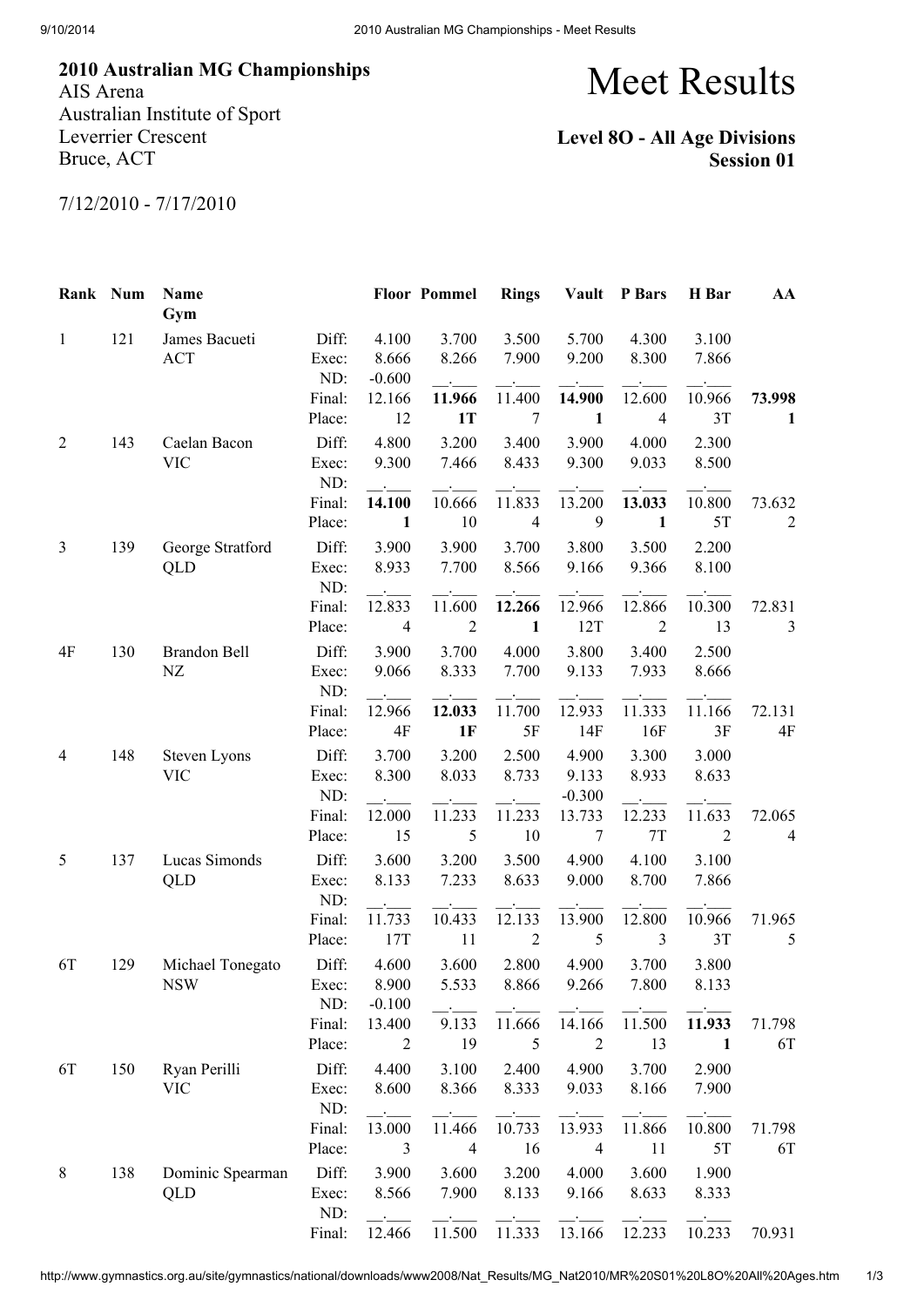| 9/10/2014 |     |                                      |                |                | 2010 Australian MG Championships - Meet Results |                |                          |                |                   |         |
|-----------|-----|--------------------------------------|----------------|----------------|-------------------------------------------------|----------------|--------------------------|----------------|-------------------|---------|
|           |     |                                      | Place:         | 9              | 3                                               | 8              | 10                       | 7T             | 14T               | $\,8\,$ |
| 9         | 145 | Lachlan Hawthorn<br><b>VIC</b>       | Diff:<br>Exec: | 3.800<br>8.466 | 2.600<br>8.133                                  | 2.500<br>8.466 | 3.800<br>8.866           | 3.100<br>8.800 | 2.000<br>8.400    |         |
|           |     |                                      | ND:<br>Final:  | 12.266         | <b>Contract Contract</b><br>10.733              | 10.966         | <b>Service</b><br>12.666 | 11.900         | 10.400            | 68.931  |
|           |     |                                      | Place:         | 10             | 9                                               | 14             | 17                       | 10             | 10                | 9       |
| 10F       | 131 | Frikkie Delport                      | Diff:          | 4.300          | 3.400                                           | 3.400          | 3.800                    | 4.100          | 2.800             |         |
|           |     | NZ                                   | Exec:<br>ND:   | 7.900          | 8.566                                           | 8.333          | 7.366                    | 6.833          | 8.100             |         |
|           |     |                                      | Final:         | 12.200         | 11.966                                          | 11.733         | 11.166                   | 10.933         | 10.900            | 68.898  |
|           |     |                                      | Place:         | 12F            | 1F                                              | $5F$           | 24F                      | 22F            | 5F                | 10F     |
| 10        | 135 | Alexander Caulfield                  | Diff:          | 4.200          | 3.300                                           | 4.500          | 3.900                    | 3.300          | 1.800             |         |
|           |     | QLD                                  | Exec:<br>ND:   | 8.600          | 7.466                                           | 7.566          | 9.200                    | 9.266          | 7.266<br>$-1.500$ |         |
|           |     |                                      | Final:         | 12.800         | 10.766                                          | 12.066         | 13.100                   | 12.566         | 7.566             | 68.864  |
|           |     |                                      | Place:         | 5              | 8                                               | 3              | 11                       | 5              | 25                | 10      |
| 11        | 134 | Gerard Atzeni                        | Diff:          | 5.000          | 3.700                                           | 2.400          | 4.900                    | 3.300          | 2.100             |         |
|           |     | QLD                                  | Exec:<br>ND:   | 6.833          | 7.466                                           | 8.900          | 9.100                    | 8.466          | 7.366<br>$-1.500$ |         |
|           |     |                                      | Final:         | 11.833         | 11.166                                          | 11.300         | 14.000                   | 11.766         | 7.966             | 68.031  |
|           |     |                                      | Place:         | 16             | 6                                               | 9              | 3                        | 12             | 24                | 11      |
| 12F       | 132 | Leo Golder                           | Diff:          | 4.200          | 3.400                                           | 2.300          | 3.800                    | 2.700          | 2.500             |         |
|           |     | NZ                                   | Exec:<br>ND:   | 8.833          | 5.533                                           | 8.266          | 9.033<br>$-0.300$        | 8.466          | 9.233             |         |
|           |     |                                      | Final:         | 13.033         | 8.933                                           | 10.566         | 12.533                   | 11.166         | 11.733            | 67.964  |
|           |     |                                      | Place:         | 3F             | 21F                                             | 20F            | 18F                      | 20F            | 2F                | 12F     |
| 12        | 126 | Andrew Earle                         | Diff:          | 3.300          | 3.100                                           | 2.500          | 3.100                    | 2.500          | 2.600             |         |
|           |     | <b>NSW</b>                           | Exec:<br>ND:   | 8.766          | 6.900                                           | 8.133          | 9.866                    | 8.300          | 8.100             |         |
|           |     |                                      | Final:         | 12.066         | 10.000                                          | 10.633         | 12.966                   | 10.800         | 10.700            | 67.165  |
|           |     |                                      | Place:         | 13             | 13                                              | 18T            | 12T                      | 24             | $\overline{7}$    | 12      |
| 13        | 127 | <b>Brandon Forrest</b><br><b>NSW</b> | Diff:<br>Exec: | 3.800<br>8.800 | 2.900<br>7.900                                  | 2.500<br>6.666 | 3.800<br>9.133           | 2.800<br>8.500 | 2.200<br>8.133    |         |
|           |     |                                      | ND:            |                |                                                 |                |                          |                |                   |         |
|           |     |                                      | Final:         | 12.600         | 10.800                                          | 9.166          | 12.933                   | 11.300         | 10.333            | 67.132  |
|           |     |                                      | Place:         | $\overline{7}$ | $7\phantom{.0}$                                 | 25             | 14T                      | 16             | 11T               | 13      |
| 14        | 125 | Matthew Conway                       | Diff:          | 4.400          | 2.500                                           | 2.400          | 4.600                    | 3.300          | 2.200             |         |
|           |     | <b>NSW</b>                           | Exec:<br>ND:   | 8.133          | 7.333                                           | 8.666          | 8.166                    | 7.933          | 7.333             |         |
|           |     |                                      | Final:         | 12.533         | 9.833                                           | 11.066         | 12.766                   | 11.233         | 9.533             | 66.964  |
|           |     |                                      | Place:         | 8              | 15                                              | 12             | 15T                      | 18T            | -19               | 14      |
| 15        | 146 | Griffin James                        | Diff:          | 3.700          | 3.100                                           | 2.200          | 3.800                    | 3.100          | 2.600             |         |
|           |     | <b>VIC</b>                           | Exec:<br>ND:   | 7.466          | 7.166                                           | 8.066          | 8.333                    | 8.133          | 7.600             |         |
|           |     |                                      | Final:         | 11.166         | 10.266                                          | 10.266         | 12.133                   | 11.233         | 10.200            | 65.264  |
|           |     |                                      | Place:         | 19             | 12                                              | 23             | 22T                      | 18T            | 15                | 15      |
| 16        | 142 | Kodee Voss                           | Diff:          | 3.100          | 2.600                                           | 2.300          | 4.000                    | 2.500          | 2.000             |         |
|           |     | <b>TAS</b>                           | Exec:          | 8.933          | 6.500                                           | 8.100          | 8.833                    | 8.500          | 8.166             |         |
|           |     |                                      | ND:<br>Final:  | 12.033         | 9.100                                           | 10.400         | $-0.300$<br>12.533       | 11.000         | 10.166            | 65.232  |
|           |     |                                      | Place:         | 14             | 20                                              | 21             | 18T                      | 20T            | 16                | 16      |
| 17        | 151 | Jordan Begley                        | Diff:          | 4.200          | 3.500                                           | 3.400          | 3.800                    | 3.800          | 2.700             |         |
|           |     | WA                                   | Exec:          | 7.533          | 6.033                                           | 7.466          | 7.666                    | 8.733          | 6.600             |         |
|           |     |                                      | ND:            |                |                                                 |                | $-0.500$                 |                |                   |         |
|           |     |                                      | Final:         | 11.733         | 9.533                                           | 10.866         | 10.966                   | 12.533         | 9.300             | 64.931  |
|           |     |                                      | Place:         | 17T            | 16                                              | 15             | 24                       | 6              | 20                | 17      |
| 18        | 140 | <b>Brady Lillico</b>                 | Diff:          | 3.900          | 3.100                                           | 2.100          | 4.000                    | 3.100          | 1.900             |         |